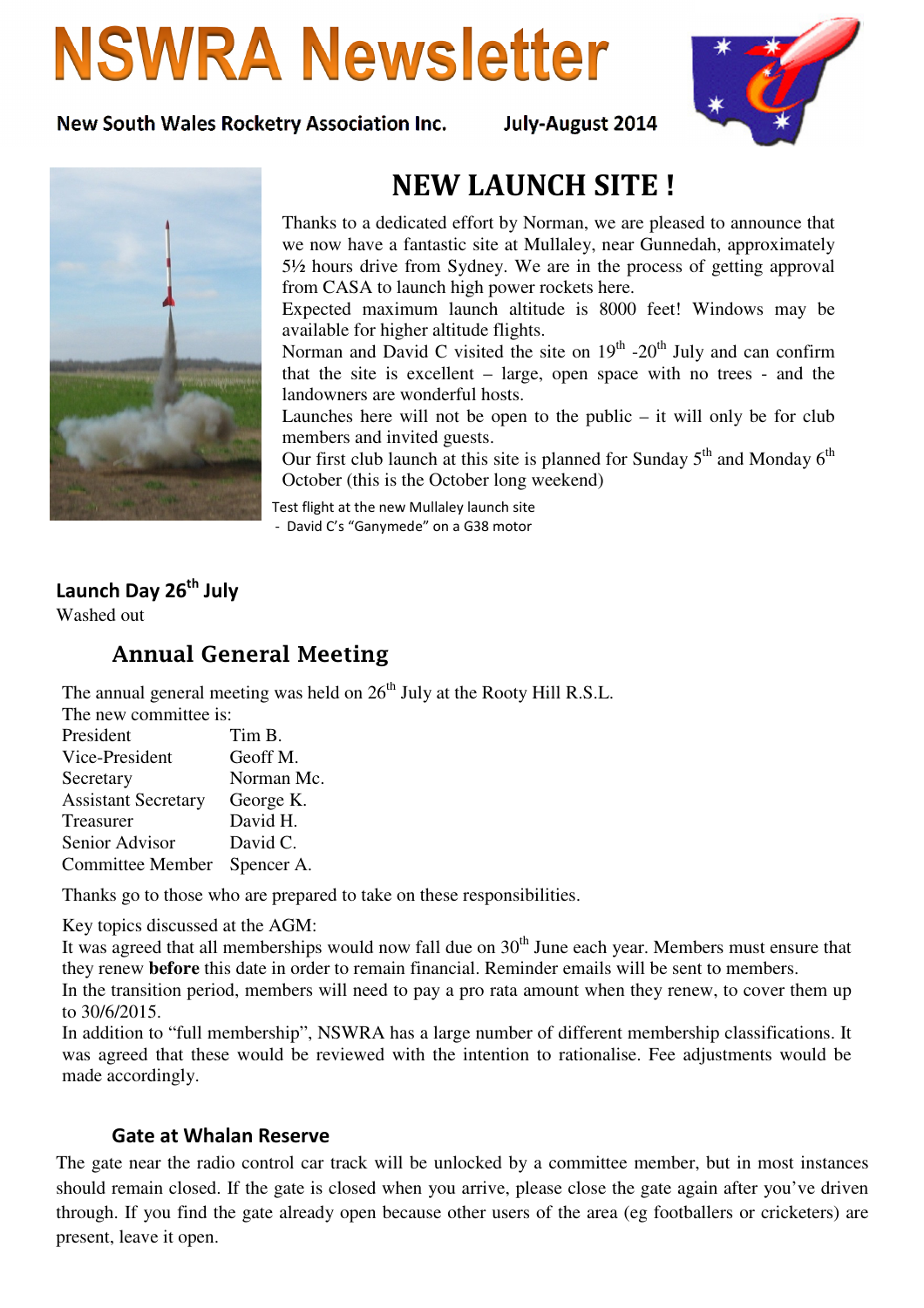## Launch Day 10<sup>th</sup> August

Number of launches: 18

A light northerly wind made for some nice launches today.

One of our visitors made the most of the conditions, launching his 2 scratch-built rockets "Eagle One" and "Eagle Two" on D12-5 motors, for a total of 8.successful flights.

Tim's "Blackstar Voyager" made its reappearance after being repaired and had a great flight on an E15.

Spencer's successful first flight, "Dunno" on a B6, was enough to convince him to aim higher. His X-Wing on a C6 had a realistic flight – the chute not deploying made it look like a simulated "landing" on the Death Star. Undeterred, his "Heatseeker" on a C6 also looked like the genuine article, heading towards the safe recovery area to the south.

David C's scale "Phoenix" managed to get off the pad on a D12 for a low altitude flight. Despite a good recovery, it cracked 2 fins on landing – not unusual for this model – but easily repaired.



The flights of George's water rockets were again impeccable. Not to be outdone by his dad, Paul's "Black Thunder" had a nice flight on a C6.

## Launch Day 30<sup>th</sup> August

Washed out

#### Two Competition Days Announced

We'll be holding an altitude-duration competition on Saturday 27th September. The target altitude is 400ft. Altitudes achieved will be measured using one of the club's "AltimeterOne" altimeters. 1 point is scored for every second of flight duration, with 1 point being deducted for every foot away from the target altitude. The winner will be the rocket with the highest (or least negative) score. Thanks to Tim, there are 2 fantastic prizes up for grabs - a Fisher Space Pen (with NASA logo) from the Kennedy Space Center and an 808 keychain video camera with 8GB Micro SD Card.



The second competition is an egg-loft duration, to be held on Saturday 29<sup>th</sup> November. This should allow members enough time to make a suitable rocket. The winner will be the rocket with the longest flight duration, adjusted by a factor according to the size of the motor. A cracked or broken egg results in disqualification. 2 prizes, again generously donated by Tim, are a Space Shuttle Mission Commemorative Patch Set from the Kennedy Space Center and a Yato Diamond Riffler File Set – a handy set of tools for your next project.





And if you don't want to enter because you don't think you'll be competitive, please consider that a flight duration of just 6 seconds was enough to win the last time we held an egg-loft competition!

#### Reminder – membership fees

This is a reminder that only financial members are permitted to launch. Members due to renew between now and next June will pay an adjusted amount to cover them to  $30<sup>th</sup>$  June 2015.